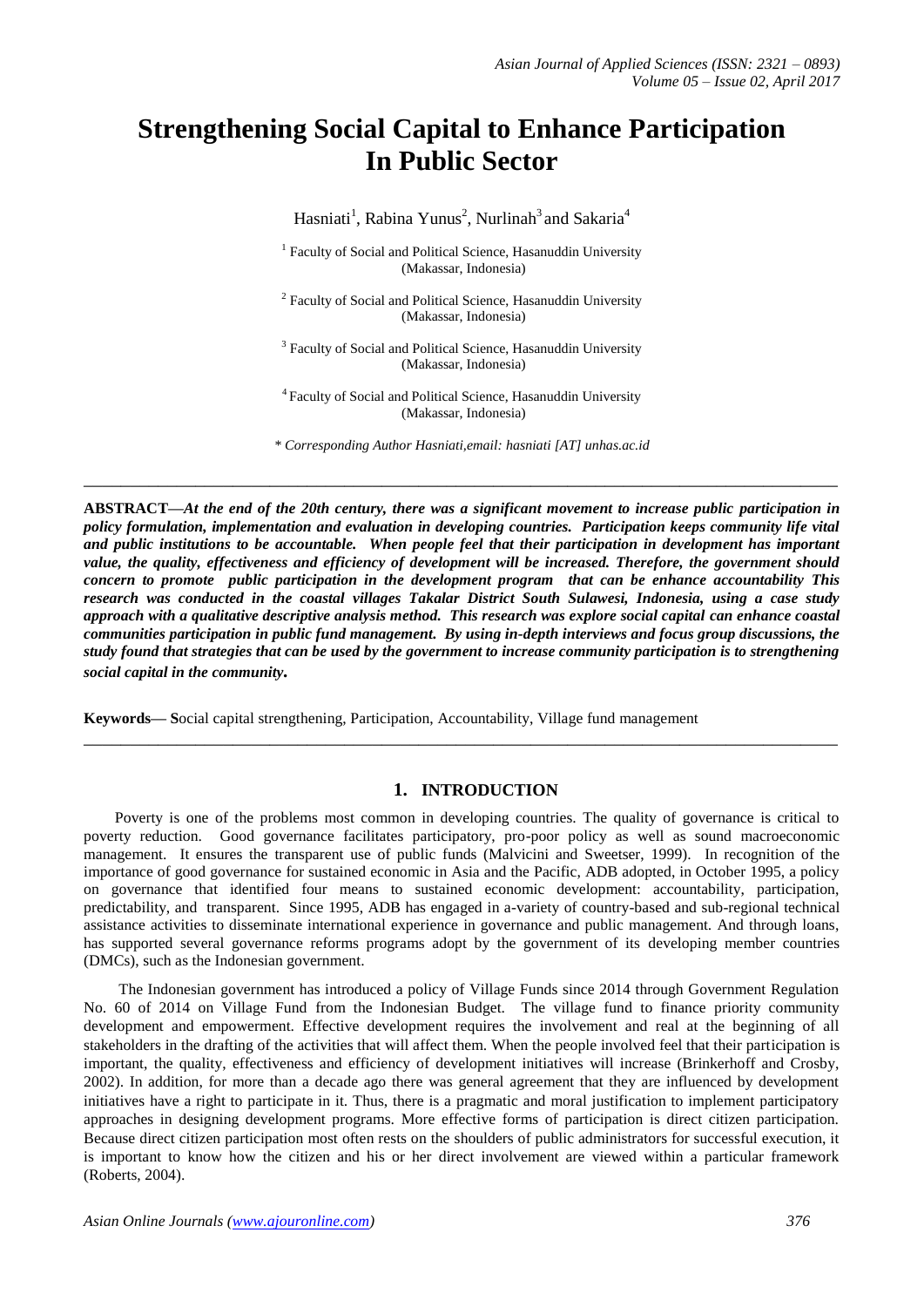The involvement of citizens in the planning and implementation of development programs will increase the sense of ownership of development programs. All this helps the smooth implementation of effective projects, monitoring of activities fair and sustainable results. Effective poverty reduction also requires greater flexibility in responding to problems and unexpected opportunities throughout the development, implementation and monitoring of projects. Sensitivity and collaboration among its intended beneficiaries, government, civil society, and the private sector at the regional level, intermediate (district, province, etc.), And national boost social capital development and sound governance (Malvicini and Sweetser, 1999).

 That the new governance involves not simply tools but also practices and processes for people to participate in the work of government. Bingham, at all (2005: 548) argues that public managers ought to facilitate greater citizen engagement in the work of government. They assess the existing legal infrastructure authorizing public managers to use new governance processes. With a new governance, accountability of government programs would be better. In this article, we maintain that social capital owned coastal communities, which can be built by the government to support the implementation of the village fund program.

# **2. BACKGROUND**

 In the view of economics, capital is everything that can benefit or produce. Capital itself can be divided into (1) of capital in the form of material like money, buildings or goods; (2) the cultural capital in the form of educational quality; cultural wisdom; and (3) social capital in the form of togetherness, social obligations that were institutionalized in the form of common life, role, authority, responsibility, reward systems and other attachments that generate collective action. Social capital is the adhesive for each individual, in the form of norms, beliefs and nets work, resulting in mutually beneficial cooperation to achieve common goals. Social capital is also understood as knowledge and understanding shared by the community, as well as patterns of relationship that allows a group of individuals perform a productive activity. Social capital refers to the parts of the social-networking organization, norms of mutual dependence and trust-that facilitate cooperation for mutual benefit (Putnam, 1993).

Meanwhile, Pratikno et al (2001) distinguishes social capital on three levels, namely; values, institutions and mechanisms. Value consists of sympathy, a sense of duty, a sense of trust, reciprocity and mutual recognition. Institutions include public involvement as a citizen (civic engagement), associations and networks. The mechanism includes cooperation and synergy among group. Woolcock (2001) also distinguishes three types social capital, namely: (1) bounding social capital, (2) bridging social capital; (3) linking social capital. The types of social capital of work depending on the circumstances. He can work in weakness and wasting in a society. It can also be used and serve at once supporting inhibitors in social bonding so it depends how individuals and communities interpret.

Binding social capital, a social capital binding members of the public in a particular group, can be a value, culture, perceptions and traditions or customs. Binding social capital is characterized by a strong bind (linkage) as between family members or between members of certain ethnic groups. Some views equate this with thick bond of trust that social capital is awakened by a sense of trust among the group of people who know each other.

Bridging social capital (connect), is a form of social capital linking citizens from different social groups. Social capital of this type could arise due to various weaknesses, so decided to build a force from outside himself. While linking social capital (hook), a bond between a group of people who are weak and less powerful, with citizen groups holding power (powerful people).

Noting the various definitions that have been introduced in the above it can be concluded that social capital is a social investment, which includes social resources such as networks, beliefs, values and norms and strength moves (social participation, cooperation, reciprocity and tolerance), the structure of social relations to achieve individual objectives and/or groups efficiently and effectively with the other capital. From this formula, it can simply be understood that social capital is a social investment in the structure of social relations to achieve the expected goals.

#### **3. RESEACRH METHOD**

This research was conducted in the coastal villages Takalar District South Sulawesi. This study used a qualitative approach, appropriate to the exploratory nature of the investigation. The research was guided by interview guidelines (Weiss, 1995) to answer questions: (a) what form of community participation in management of village fund, and (b) how strategies to increase community participation in the management of village fund.

The data were collected in following way: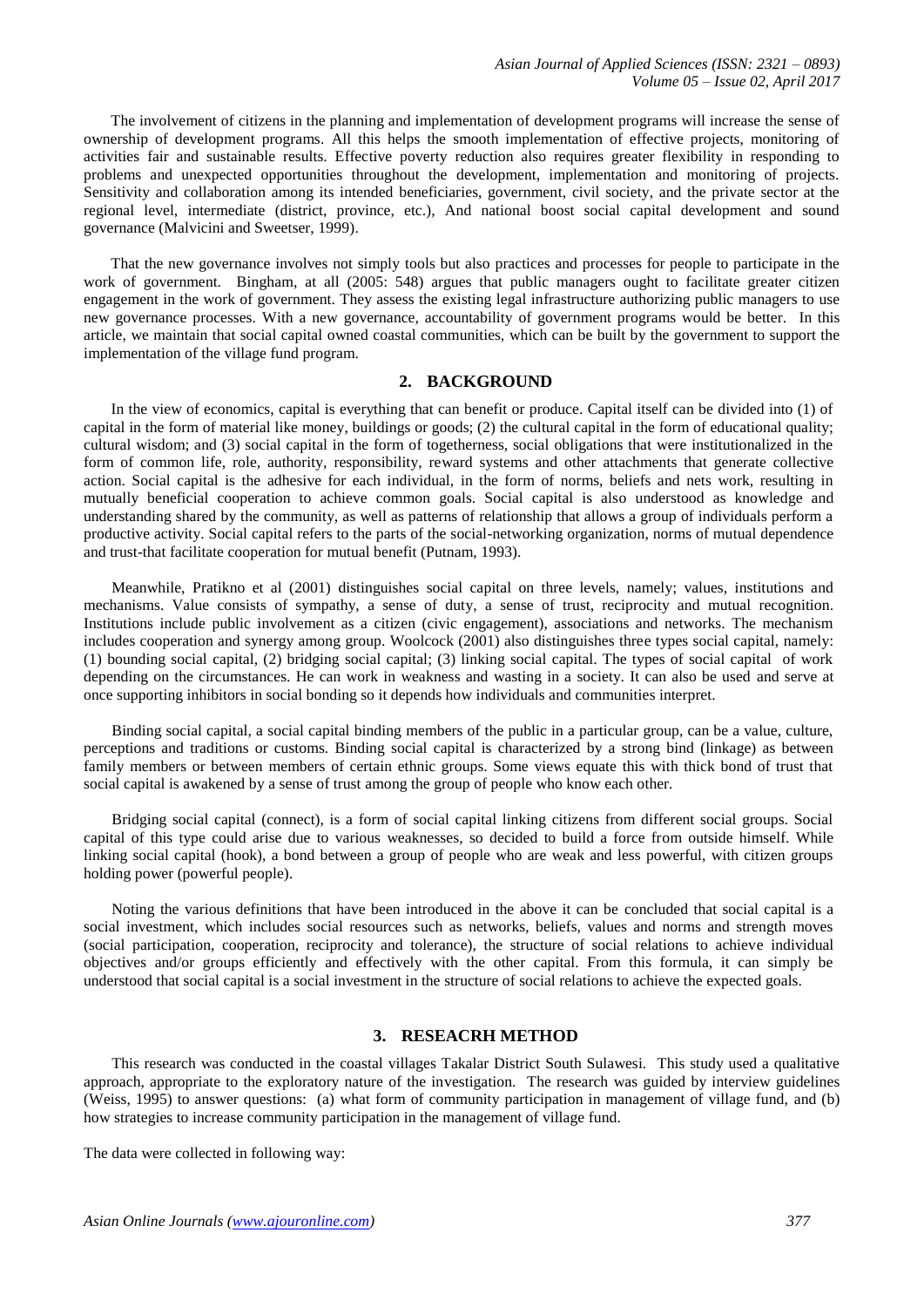- Semi structured interviews with policy makers from village government agencies that managed vilige fund programs used as case studies in our research.
- In-depth interviews with practitioners citizens, village consultative bodies, program coordinators and managers of agencies implementing the village fund programs.

The interviewer asks a series of questions to get answers on what the background of the coastal communities involved in the management of village fund and determining factors influence their participation. In gathering the data is processed, interviews and focus group discussions were audio recorded and transcribed verbatim. To ensure reliability of data, one of the researchers listened to every recording while following the transcript to check for errors in transcription (Gibbs, 2007). There are no obstacles in the process of transcription.

Data was coded method following Saldana (2016) are two cycle coding process allowing codes to emerge from data or information collected in interviews and in-depth interviews. Two members of the research team were involved in the coding process. A qualitative analysis was established within the software (CAQDAS) to maximizing coding definitions and coherence between codes (Guest, MacQueen & Namey, 2012). Once codes were established and agreed upon, two interviews were chosen and coded by each member of the team and then met to cross-check the codes to reach intercoder agreement (Creswell, 2014). In process coding, to ensure the validity of the data, the members of research obtained regularly meetings to cross-check cooding.

# **4. RESULTS**

Informants were asked to describe their participation in village fund management and also to discuss strategies that enhanced participation. Through the analysis of interview and in-depth interview, the theme of "social capital" emerged. Among the data, there were references from both coastal communities.

The success of a development program can only be effective when all stakeholders can participate from the programming to the monitoring and evaluation of programs. In this study explores the coastal community involvement in the management of village fund in Takalar. Communities as stakeholders have a right to participate in the village fund management, so as to have a pragmatic and moral justification to participate in participating to support the successful development program funded through the village fund. The following will describe the results of research, ranging from the participation of coastal communities in the management of village funds. People who living in coastal areas have a social capital that can be developed to increase their participation in the management of village funds so as to create accountability.

#### *4.1 Participation in Village Fund Management*

Participation of coastal communities in the management of funds is a form or way of taking part to become subject or actors in the coastal village development. The village community can participate in three aspects, (1) on the planning of the development referred to *musrenbang,* (2) execution or implementation of the program, and (3) the control or supervision of the planning and implementation of programs funded by the village fund budget. Of these three aspects, the form of participation can be shaped; energy, thoughts, facility or equipment and the ability or expertise in certain subject.

The planning of rural development programs *(Musrenbang)* is planning forum (program) is implemented by public institutions, namely the village government, in cooperation with citizens and other stakeholders. *Musrenbang* meaningful will be able to develop an understanding of the importance and progress of the village, by scanning the potential and development resources that are not available either from within or outside the village. *Musrenbang* a meeting forum of citizens and various stakeholders to present the result "analysis of emergency/vulnerability village", discussed the draft Government Work Plan (GWP) of building the village, agree on priority actions including budget allocation. One coastal resident who participated in planning forums suggests:

An active participation, not about the presence, even though it was the first step. Active participation involving all ideas and concepts that consider the needs of the community. Because it is the first step of participation is not symbolic but constructed of consciousness is to involve the community in the village meetings, involving the preparation of the program and budget, enter the program required by the community in the GWP (Informant No.1)

Some citizen spoke positively of the experience they are involved in *Musrenbang*. Their involvement in the planning of the program will foster a sense of belonging to the program will be implemented. They say that: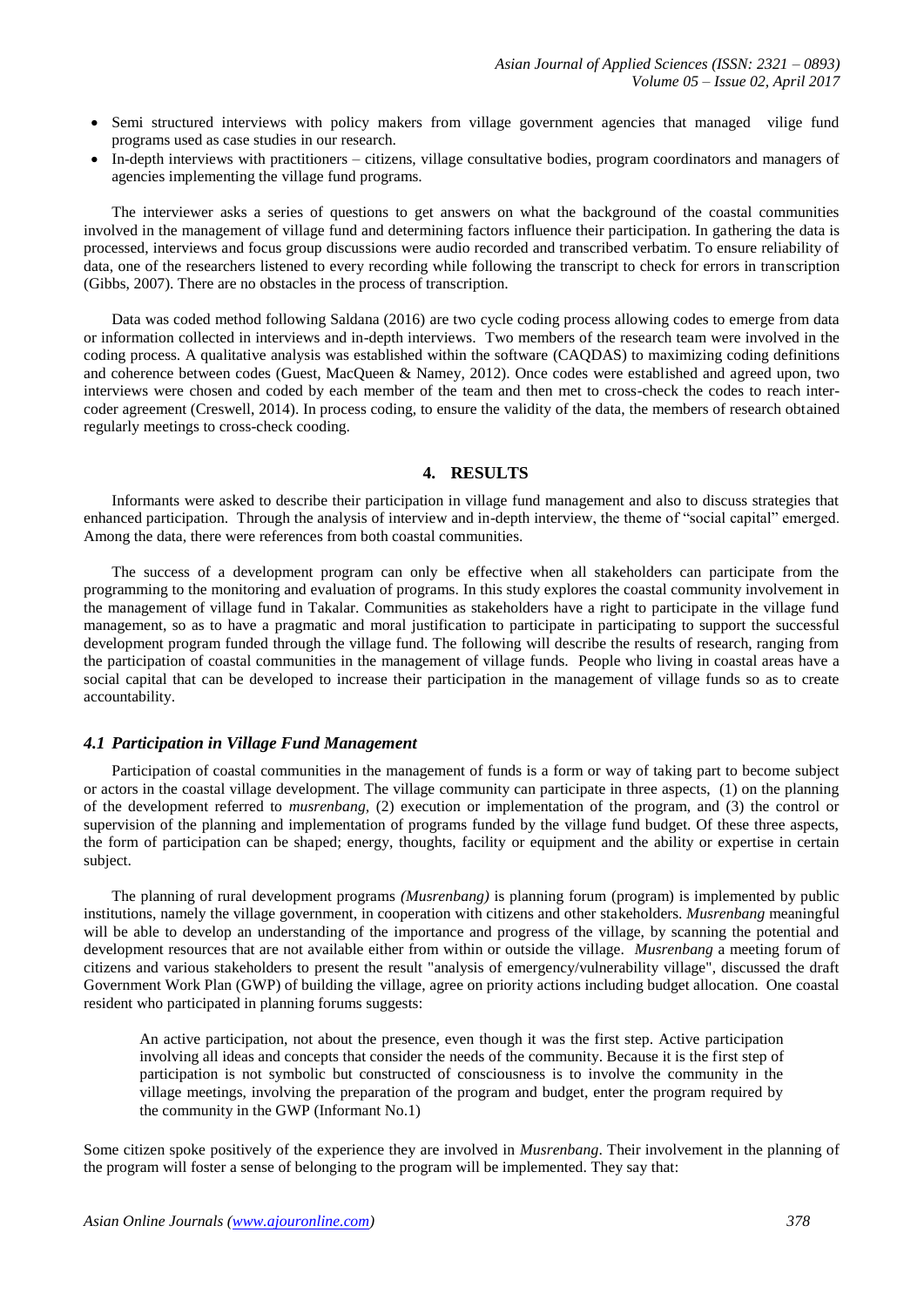Since we were planning, then in practice we want to make the program a success. We contribute to maintain what we have done. (Informant No. 2).

 Involving the community in *Musrenbang* is to involve the community in decision-making processes. Basically everyone has the skills, ability and initiative as well as the right to use the initiative and be involved in every process of development.

# *4.2 Strategies to Enhance Community Participation*

#### *Strengthening Public Trust*

Trust an indicator of the success of a relationship, both in the family and in community relations as relations between the government and the people. Trust the people did not appear suddenly. However, many factor that can increase public trust. Public trust can be increased if the government manages development programs accountable.

We must change. We must be transparent to the community, to respond to these grievances, dare to be responsible. By doing so, public trust in government will increase the resources that must be met in improving confidence in the government is a human, regulatory, and good democratic system. Currently, progress not only dependent on the community but also elite. If the elite have a strong political will to build a community, then automatically the people will believe in them. This can be evidenced by the real work, which can be seen by the public. Not just a political promise only when the head of the village, but it must be proved once elected (Informant No. 2)

Public trust can also be increased if the village head has a close emotional connection with them. It is as stated by a village head following:

We give priority to community participation in building the village, that with my background which is close to the people, I was able to improve public trust. Together citizens improve infrastructure such as footpaths, breakwaters, and improve public facilities, and transparence for all the policies which I take to the public (Informant No. 3)

 On the other hand, there are also people who found the village head must be accountable for all funds that have been used for village development. So not only had an emotional closeness (a close friend or family) but also must be able to account for the entire budget of the village fund so that people can know well.

The village heads should be ready to present its accountability towards village funds that have been granted some time ago. Thus, we can have more trust to the government (Informant No. 5).

 In building a synergy of government, it takes a few things that should be mutually supportive. Starting from the political elite to the community must come together to make it happen.

We have to try to change and get out of all this. We must be transparent to the public, to respond to all complaints, dare to be responsible, and to enhance community participation. Besides, we should account for village funds that have been granted some time ago. Therefore, the public trust in government increases (Informant No. 5)

Based on the above description can be concluded that the strategy used by the village government to increase public participation is to increase public trust through transparency and accountability of village funds.

## *Strengthening Sense of belonging*

 The Village fund program which has been imposed by the Indonesian government since 2015 aims to increase the independence of the village. Therefore, the management handed over entirely to the villagers, from planning, organizing, implementing, and monitoring the village fund program. By giving full authority to the community it will increase the sense of belonging to the village fund program.

 Village Head revealed during the public be involved in managing the village fund. The proof, development activities both physical and non-physical can't be separated from the role of the community. All of society is growing awareness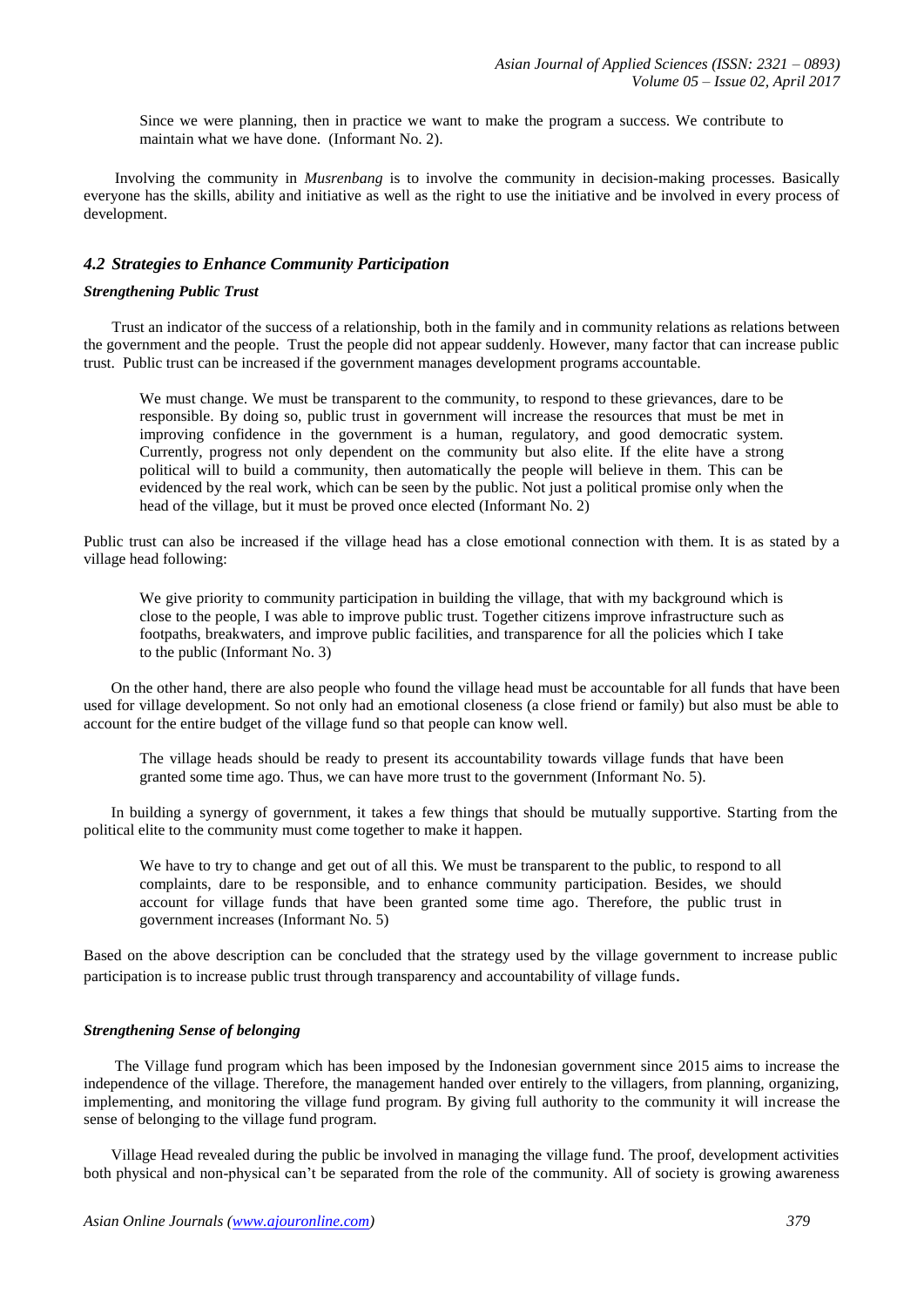and responsibility to nurture the development program without any coercion from anyone, so that the existing village funds can meet their needs in building the village.

Here is an excerpt statement by a citizen who is involved in the management of village fund says:

we realize with all my heart that the village fund program is for the benefit of us, then we are obliged to succeed in this program. This program was ours. Therefore we voluntarily want to work together to implement each activity (Informant No. 4)

 Very high public participation in the implementation of the village fund program because most of the villagers consider the village as part of his home. Where they were born and bred. Since childhood, they live together, interact together, and grow together. The nature of the family has been growing well.

#### *Strengthening Solidarity*

 Another aspect raised to improve public participation is solidarity. Solidarity is a condition of the relationship between individuals and / or groups that are based on moral feelings and beliefs that are shared and reinforced by shared emotional experience. Solidarity emerged among the public when the program to be implemented concerning their interests. This will encourage them to participate in development programs. For example, when the village government will build a footpath to connect their village that had been badly damaged, people feel that this program is very good for their interests. Society willingly helped. There is help in the form of personnel and others who helped prepare food for the workers. They participated worked together to build the road which they desperately need. Some citizens expressed their solidarity experience in the development program. For one citizen, their solidarity experience had been more conductive to participation building.

 Another form of solidarity that emerged in the rural development program is solidarity among fellow women to fight for the rights of gender equality. They voluntarily came to the *Musrenbang* forum to voice their rights in women empowerment programs, such as labor-intensive programs to improve women's skills to help improve the welfare of the family.

We came to Musrenbang as women representatives to voice our rights in the development program. I came together the other female friends, when I came by myself, then our voice is less heard. I see a lot of potential in this coastal area that can be managed by women, such as seaweed as one fishery potency. Seaweed can be processed into various products of high economic value. However, because we do not have enough skill to it, so we hope that the community empowerment program can be made a training activity seaweed processing (FGD 3)

The above statement shows that women have a strong desire to help her husband earn a living to meet their basic needs. The desire foster a sense of solidarity among them to struggle to get their rights to obtain employment. There is a strong awareness within them to become independent. Sense of community or solidarity that grows in the community should be seen as a valuable social capital in rural development. Therefore, the government can take advantage of the potential of social capital in the implementation of development programs.

## **5. DISCUSSION AND CONCLUSION**

The objective of rural development is to improve the welfare of people directly and indirectly is to lay the foundations of a solid to strengthen the development of regional and national development. To accelerate the growth of the village, the village government should seek to foster the participation of rural communities. According Schlippe (2007), a village can grow well there are three elements that constitute a unity, the village, the community, and village administration. In public participation, implementation of development programs needed awareness of citizens will be of interest and the same interests. For the success of the program, residents are required to be involved not only in terms of ideas but also the emotional engagement. Strategies that can be applied is to raise public awareness.

Public trust in government, the increasing solidarity and a sense of belonging are the social capital that can increase community participation in the development programs run by the government. Governments must be able to demonstrate their responsibility in earnest so that the public trust. Doing program with transparent and accountable is one way to increase public trust in government.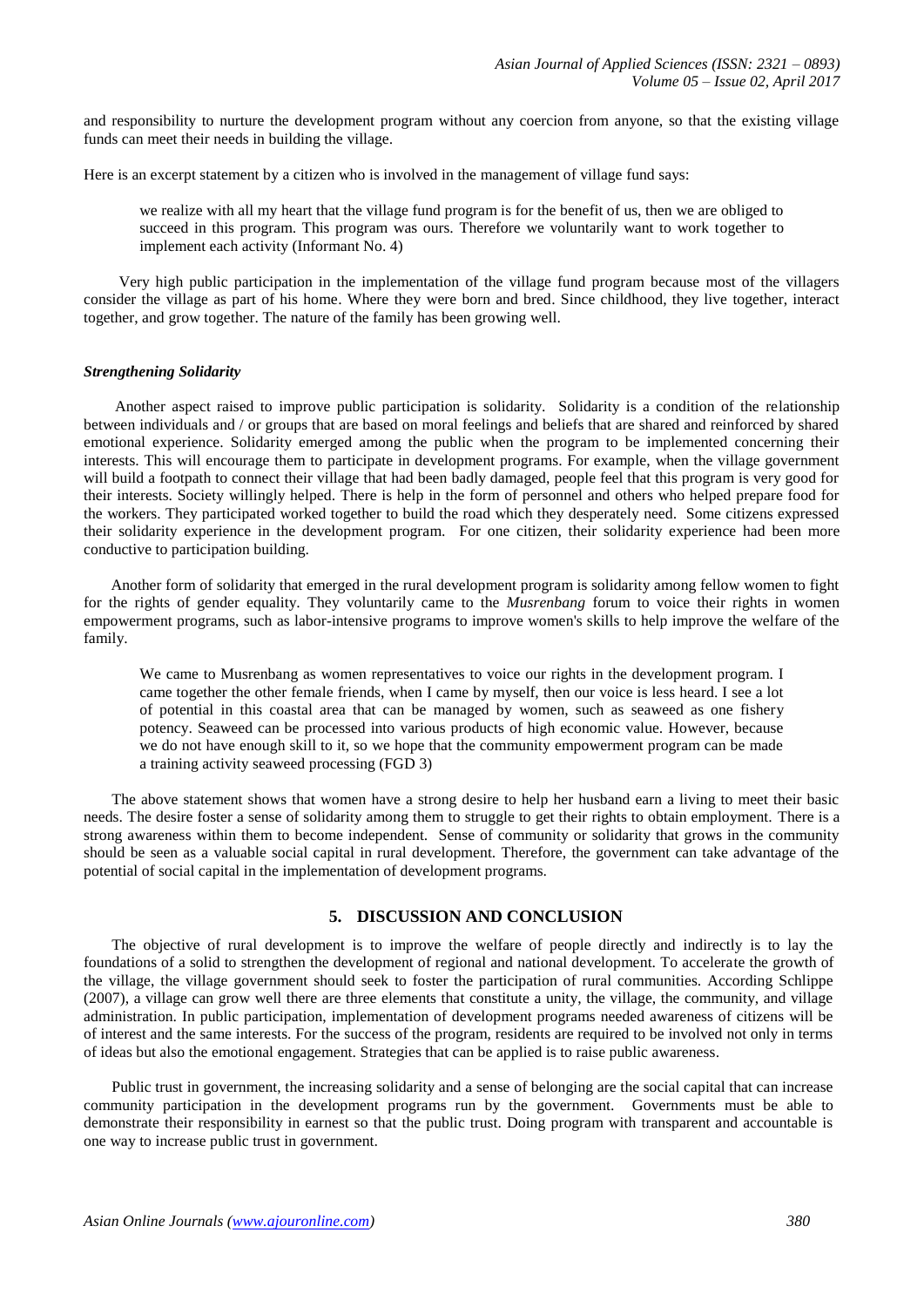Trust, a belief in the credibility of a person or system, associated with different outcomes or events, which express a belief that faith on the integrity or the love of others, or the accuracy of abstract principles (technical knowledge). The value is understood as the idea of whether a meaningful experience, precious, valuable and inappropriate or meaningless, worthless, worthless and inappropriate. Value hooked up with ideas that are shared about something is good or bad, it is expected or not expected (Damsar, 2009).

In line with the concept of solidarity and participation in the management of village fund, Emile Durkheim (1858- 1917) in developing a sociological theory argue that social solidarity is a state of the relationship between individuals and/or groups that are based on moral feelings and beliefs that are shared and reinforced by experience emotional together. Solidarity emphasized on the state of relations between individuals and groups and the underlying attachment along in life with the support of the moral values and beliefs that live in the community. Concrete manifestation of the joint relationship will bear the emotional experience, thereby strengthening the relationship between them. Thus, the emerging solidarity among members of society, the voluntary participation will be easily realized.

One form of solidarity that emerged in this study are of mutual cooperation, mutual assistance term refers to activities or help each other to help each other in society. This is reflected in the lack of cooperation of mutual help in implementing the road construction program. Most people work to build roads, while others help prepare food for the workers or laborers. This is in line with the views Nasution (2009) that reflect the tradition of solidarity of cooperation in various fields of activities in community activities such as building houses, repair of public facilities, etc. Cooperation could grow if people have an emotional attachment to each other. The proximity of a person to a person, an individual with a group, or a group to group social interaction can foster a mature and positive in promoting economic growth, social, educational, and cultural (Susanti, et al., 2015).

In addition to mutual cooperation, forms of social solidarity that emerged in this study is the concern of fellow women to fight for their rights training seaweed processing. Form of awareness among fellow women is based on the moral equation, the same collective, and beliefs held and strengthened by the emotional experience. the principle of social solidarity include: mutual aid, mutual caring, sharing, and collaboration in support of rural development in both financial and personnel and so on.

Dynamic aspect of social capital is the ability to move. Social capital is understood as an investment can enlarge, shrink, remain or even disappear within a structure of social relations. All social resources (networks, trust, values and norms) owned contains a power move social investment to be larger or smaller. The strength of the move appears when social capital is used in a structure of social relations. The appearance is evident from the extent of social investment that has grown to achieve its objective of individual and / or group efficiently and effectively with the other capital. The more frequent use of social capital, then it will develop (grow) and vice versa if it is not used, it will diminish or fade.

Although it is generally understood that the erosion of social capital because of the presence of the state and the market (Fukuyama, 2000). On the other hand, Arthurson, at all (2014) has found that social capital is understood as a concept that can be used to guiding policy development and program delivery. Unlike the debate on Bancin (2005) which says that the state actually can strengthen social capital in the community if the state has the will to guide towards autonomy that empowers coastal communities, the creation of a local environment that is conducive to coastal communities with the community and improve the quality of education of coastal communities. In addition, local governments should be able to foster a sense of belonging within the community towards development programs are implemented. With the increasing sense of belonging, it would increase participation (Thomas, at all, 2014). They recognize that the full authority given to them will increase the sense of belonging to the village fund program.

Participation is the active involvement of a person, or a group of people (society) consciously to contribute voluntarily to development programs and be involved from the planning, implementation, monitoring until the evaluation stage. The public will trust the development program if they feel involved in the process of planning and implementation, because they will know the process of the program and will have a sense of belonging to the program. Moreover, by involving the community means giving democratic rights of society itself

Social capital such as kinship, public confidence in the organizers of the program, people felt needed energy and thoughts in the process of planning, implementation and evaluation of the program, would increase the effectiveness of development programs implemented in the villages on the coast. Investments or social capital is social resources such as trust, networks, values, norms and sense of belonging. Static aspect of social capital is social resources, while the dynamic aspect is the power of moving.